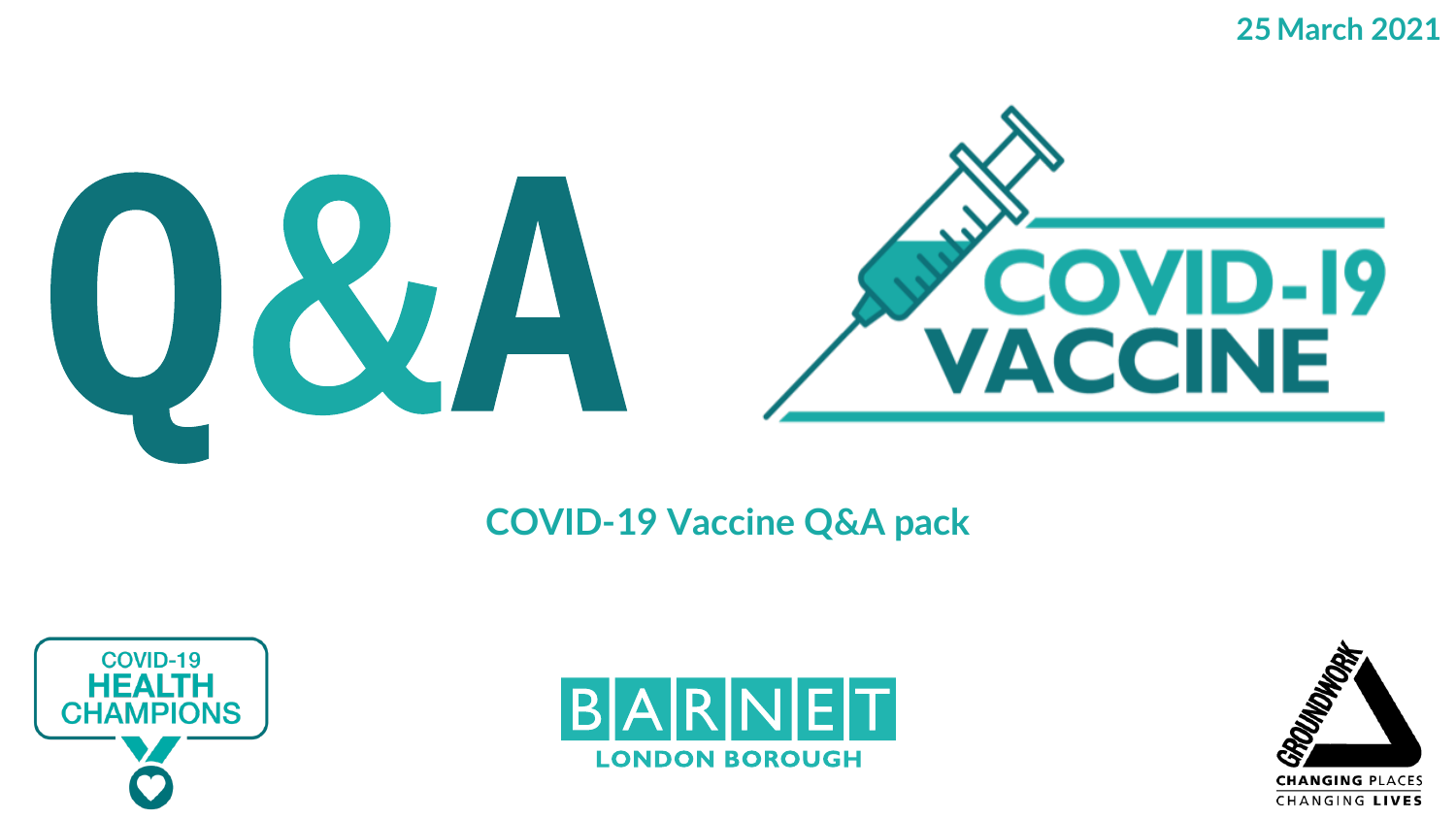







### **Does the COVID-19 vaccine contain any animal product? "**

**"**

**No. There is no material of animal origin in either vaccine. All ingredients are published on the MHRA's\* website. "** MHRA's\* Website.<br>
\*Medicines & Healthcare products Regulatory Agency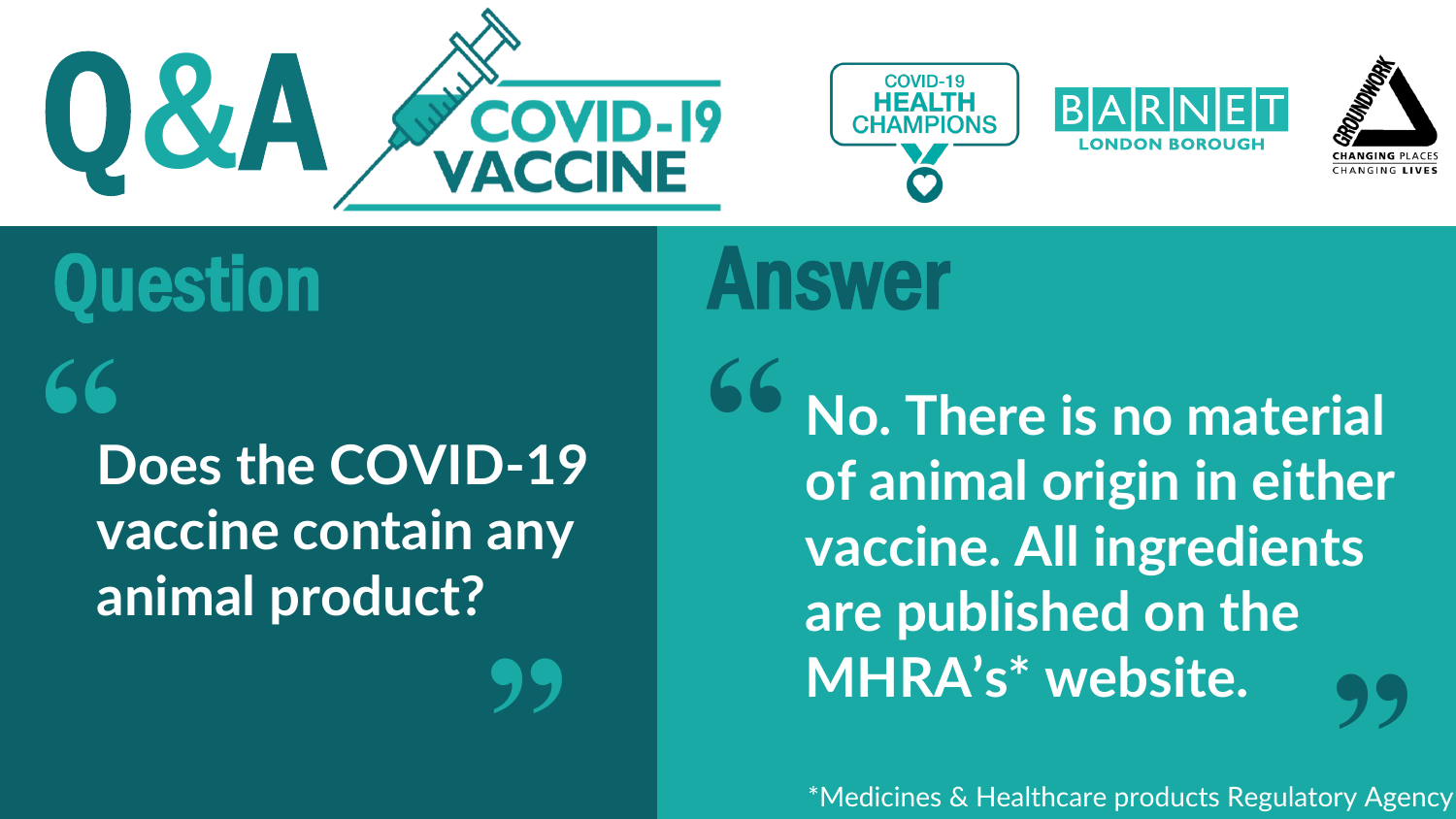

### **COVID-19 HEALT**





# Question Answer

**How can I book my COVID-19 vaccine appointment?** 66<br>Hd **"**

**When it's the right time people will be contacted to make their appointments. Most people will receive a letter, text message or call either from their GP, a local hospital or the national booking system. "**

**If you are in an eligible group, you can book your appointment by visiting:** 

**[www.nhs.uk/conditions/coronavirus-covid-19/coronavirus-](http://www.nhs.uk/conditions/coronavirus-covid-19/coronavirus-vaccination/book-coronavirus-vaccination/)**

**vaccination/book-coronavirus-vaccination/ or calling 119 "**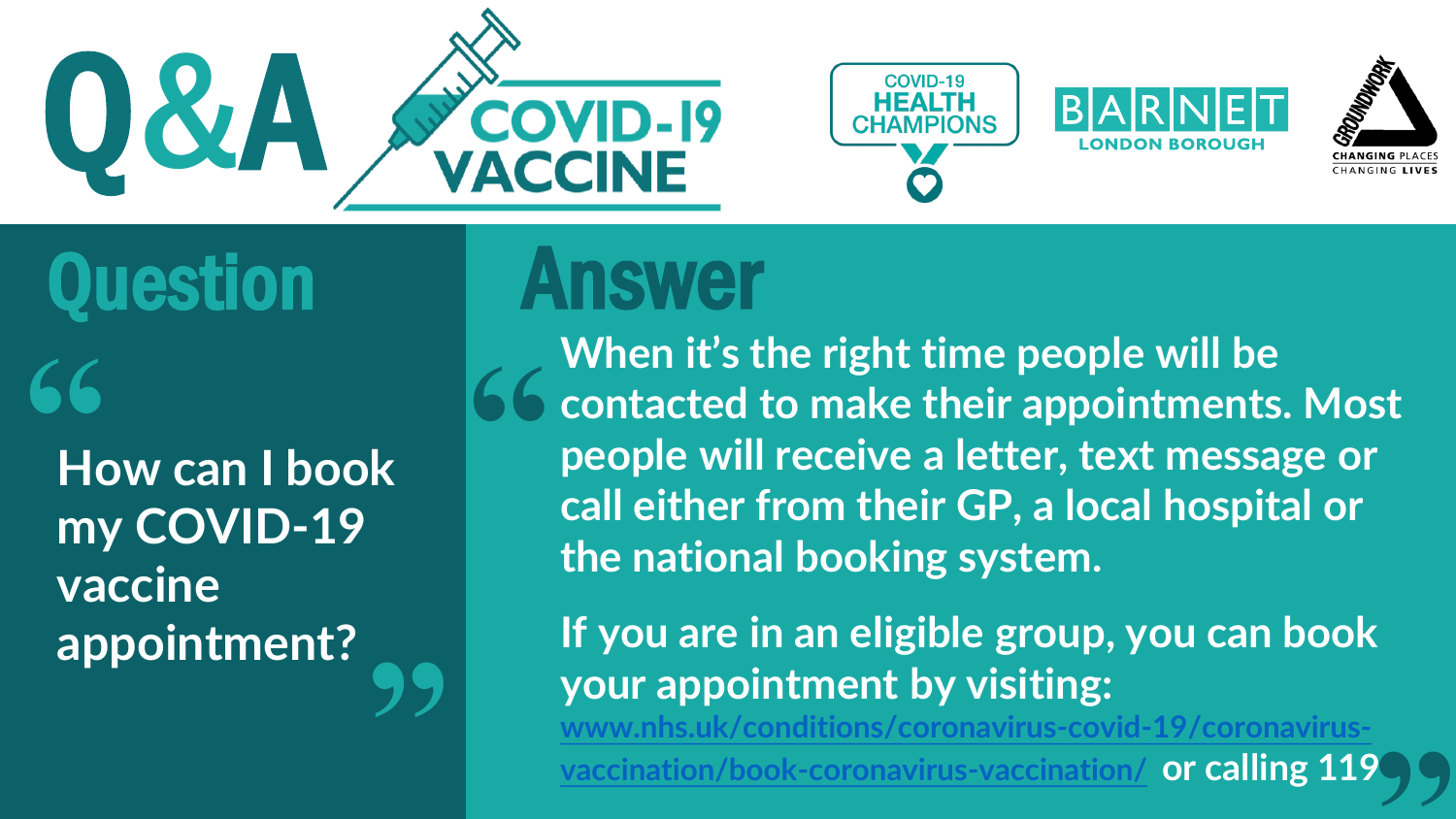







Question Answer 66<br>Wi

**Will the COVID-19 vaccine affect my fertility? "**

**There is "absolutely no evidence" that COVID-19 vaccines can affect the fertility of women or men, according to guidance published by the Association of Reproductive and Clinical Scientists and the British Fertility Society. " "**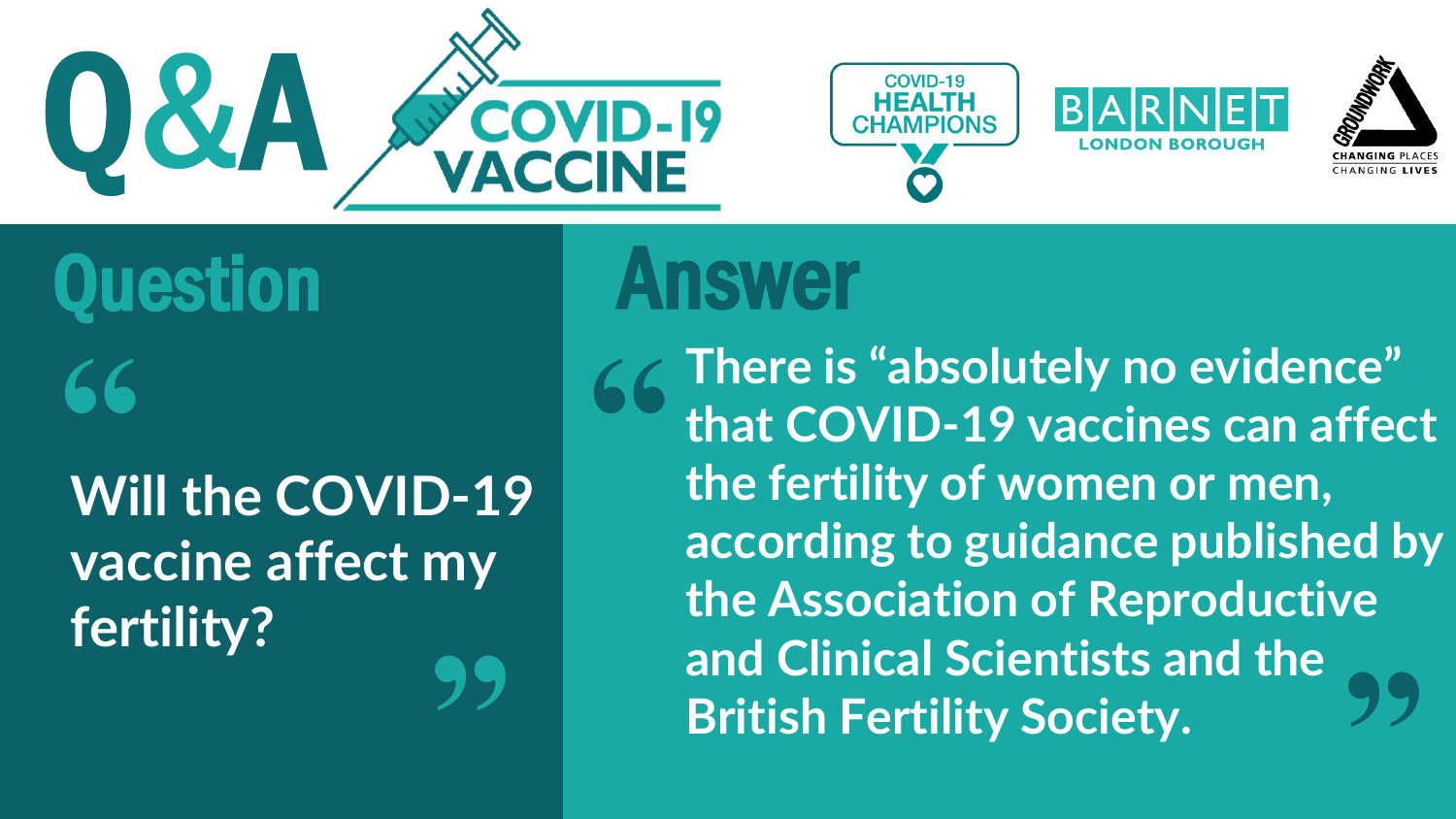







**How long will the vaccines provide protection from COVID-19? " "**

**The NHS expects the COVID-19 vaccine to work for at least a year – if not longer. This will be constantly monitored. " "**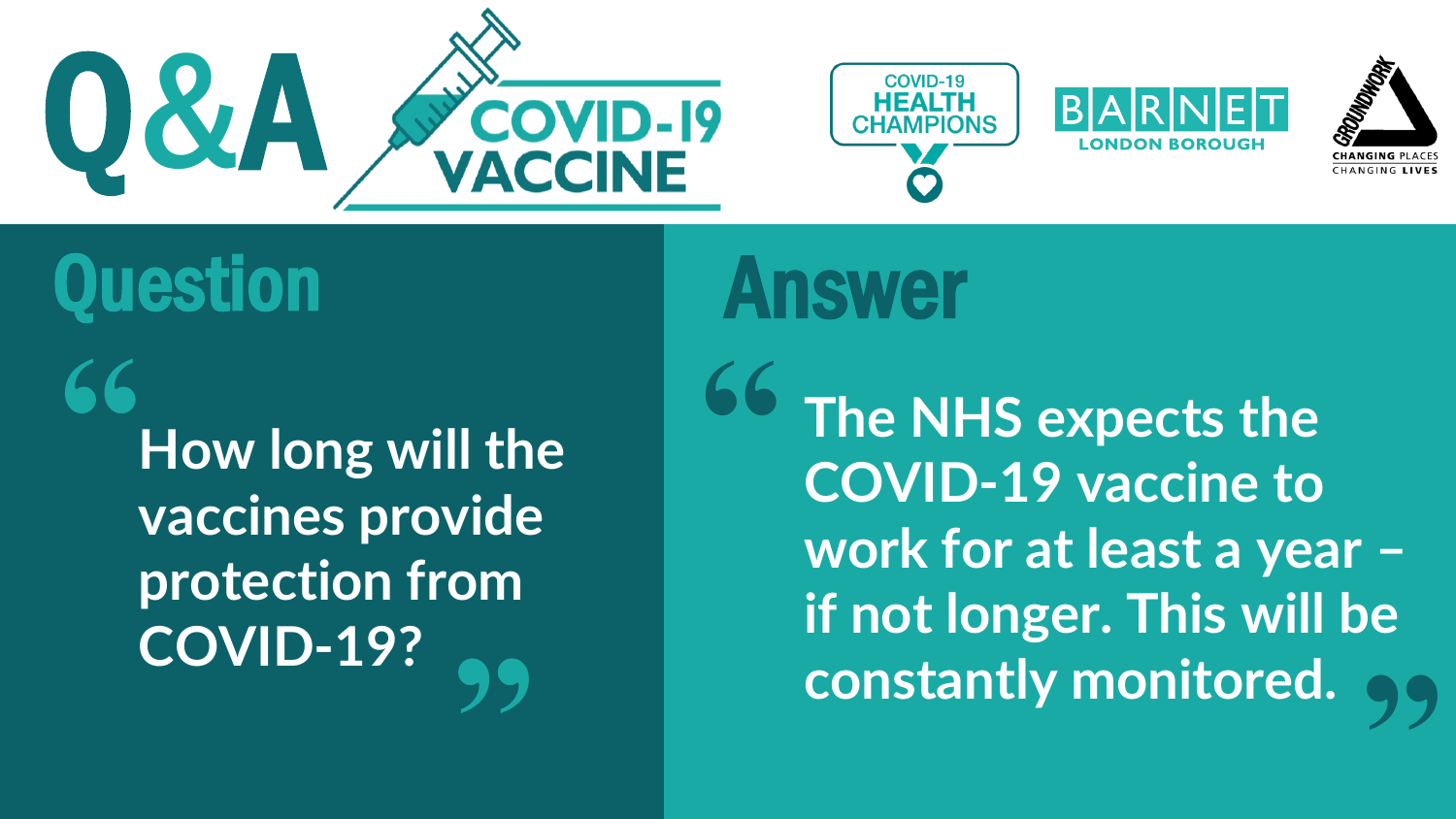







**How long does the COVID-19 vaccine take to be effective? " "**

**The first dose will offer some protection after 21 days. You will be given an appointment for a second jab that is within 12 weeks of your first. " "**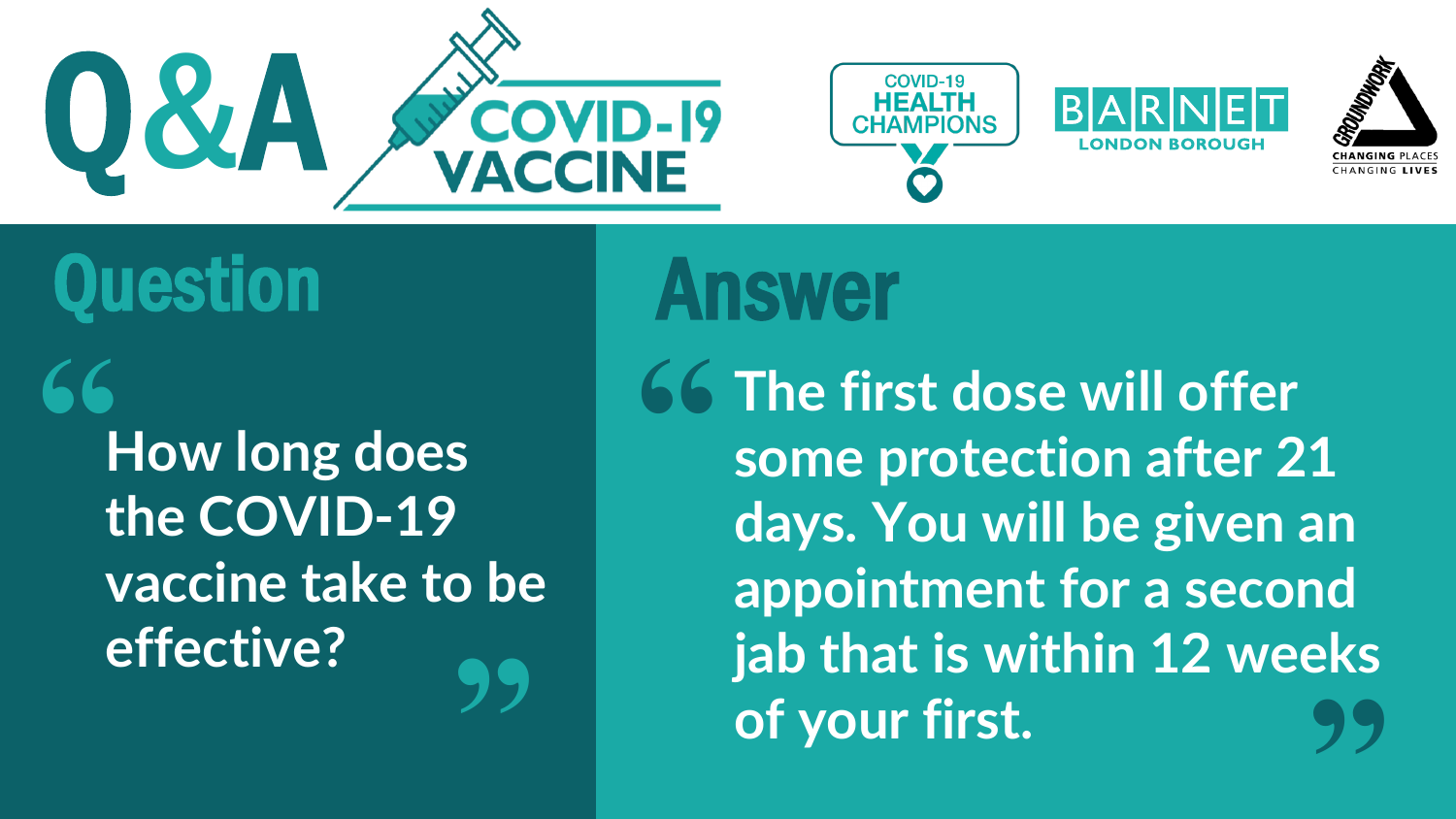







**I am a carer, when will I be offered the COVID-19 vaccine?** 66<br>|-<br>| W **"**

**Formal and informal carers are now eligible to have the COVID-19 vaccine. "**

**Formal carers should book their appointment through the online NHS booking system or calling 119.**

**Informal carers who are not registered as such by their GP should register here: [www.onlinecarersassessment.org.uk/covid-19-](http://www.onlinecarersassessment.org.uk/covid-19-vaccination/) "**

**vaccination/**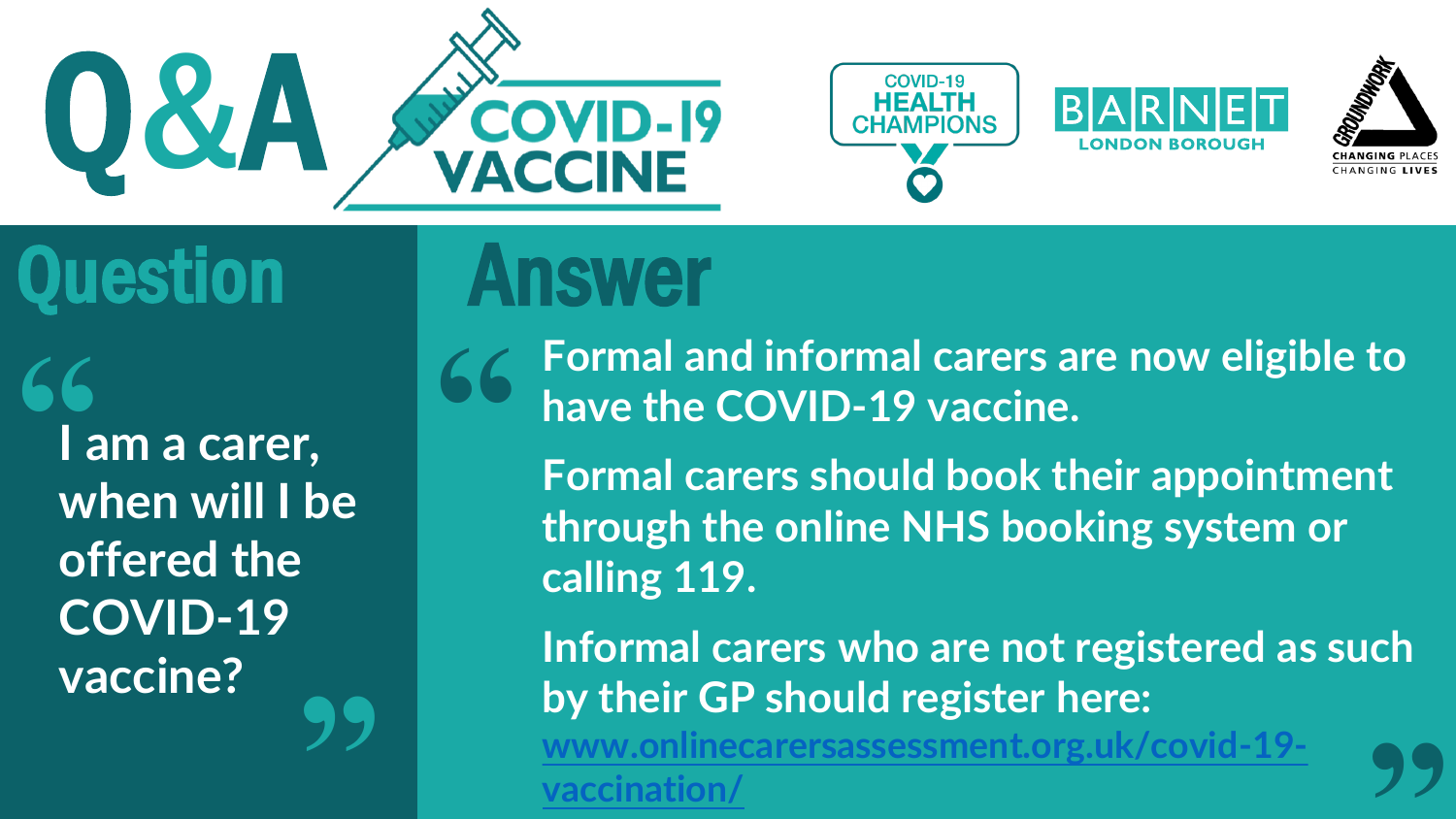

**"**







Question Answer **"**

**I have already had COVID-19, do I still need to be vaccinated?**

**Yes. The MHRA\* have looked at this and decided that getting vaccinated is just as important for those who have already had COVID-19 as it is for those who haven't, including those who have mild residual symptoms. The vaccine is the best protection we have against harm from COVID-19. " 99**<br>y Agen

\*Medicines & Healthcare products Regulatory Agency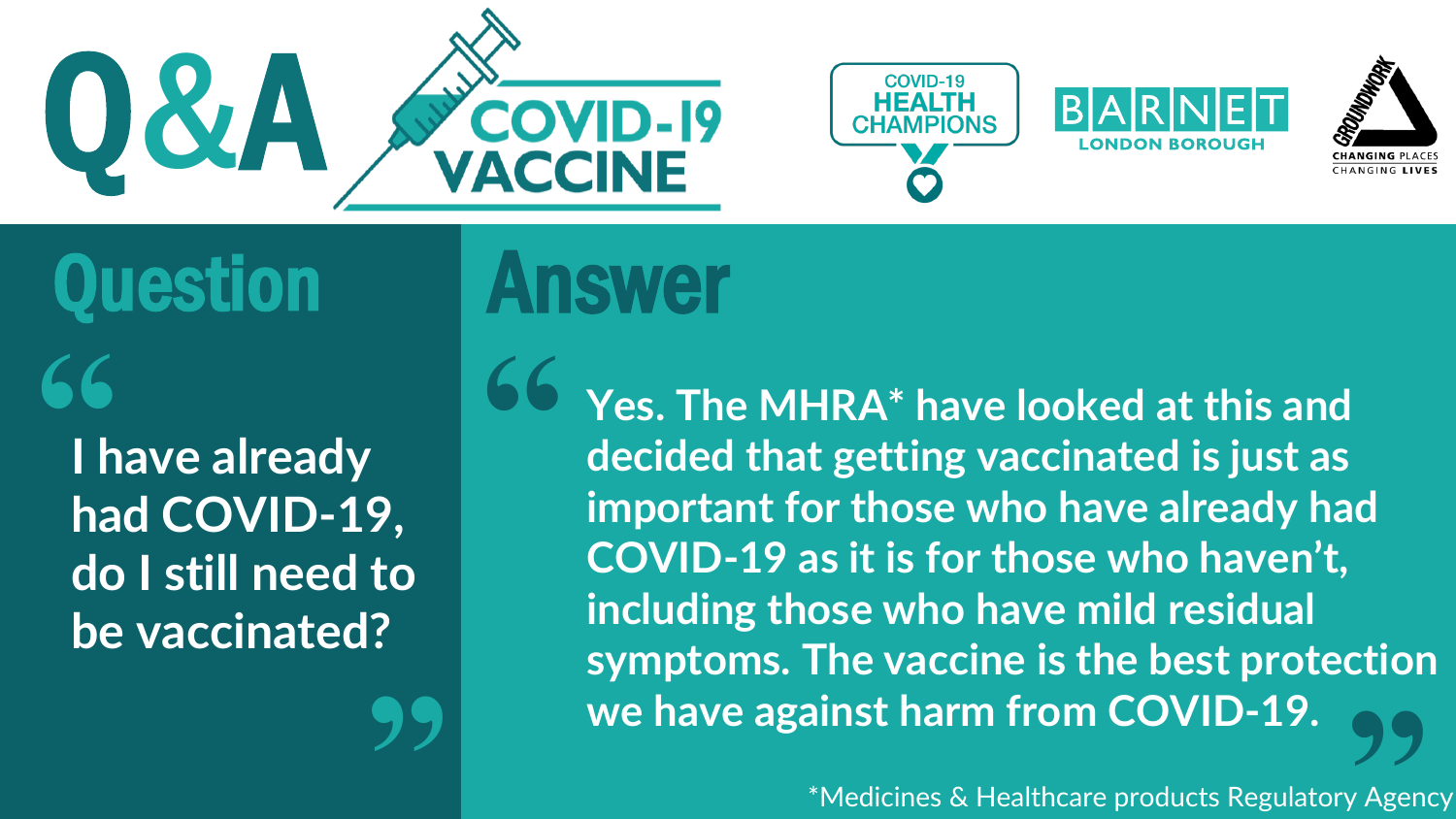

**"**







### Question Answer

**Has the COVID-19 vaccine been tested on a multi-ethnic population? "**

**The COVID-19 vaccine has been tested on people of different ethnic backgrounds. There is no evidence either of the vaccines will work differently in different ethnic groups. " "**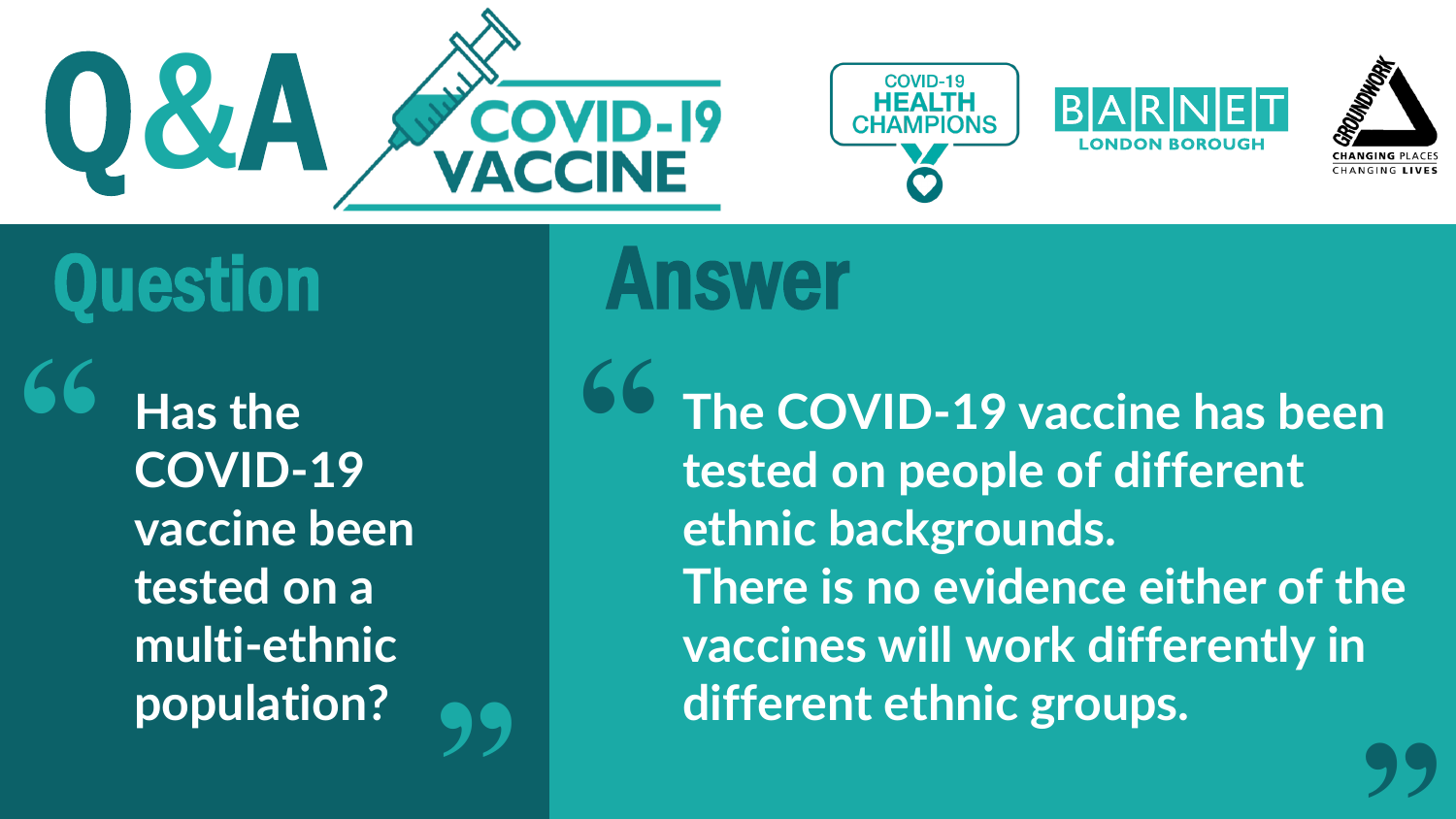







**Can I pick the** Question Answer

**vaccine that I want? "**

**No. You will be given whichever vaccine has been delivered to a hub on a particular day. All vaccines offered have passed the MHRA's\* tests on safety and efficacy. " 99**<br>Pry Age

\*Medicines & Healthcare products Regulatory Agency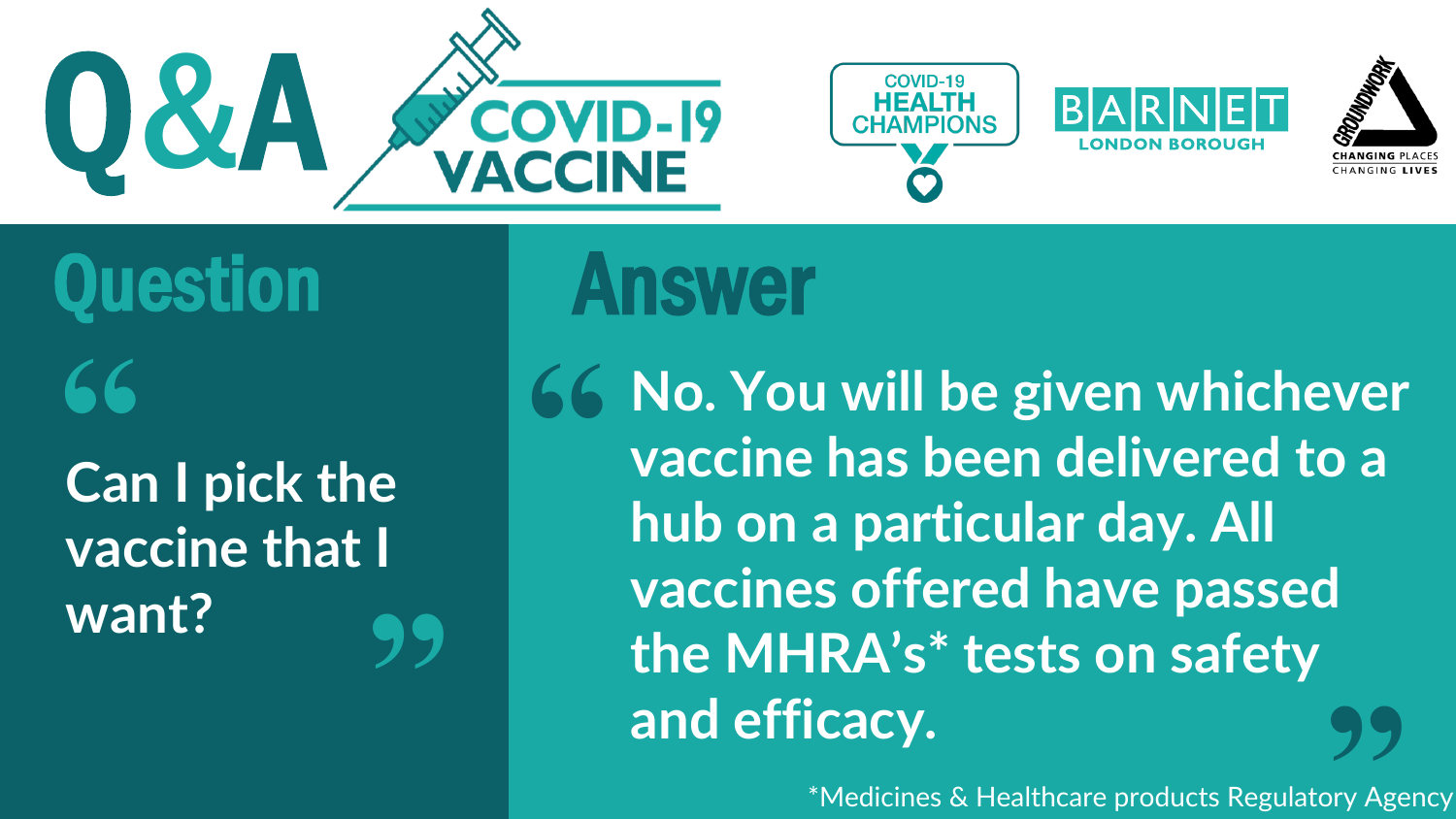







**Will the COVID-19 vaccine work against the new strains? " "**

**Emerging evidence suggests that all vaccines available are protective against severe illness and deaths for all currently circulating variants in the UK. The situation is being continually monitored. " "**